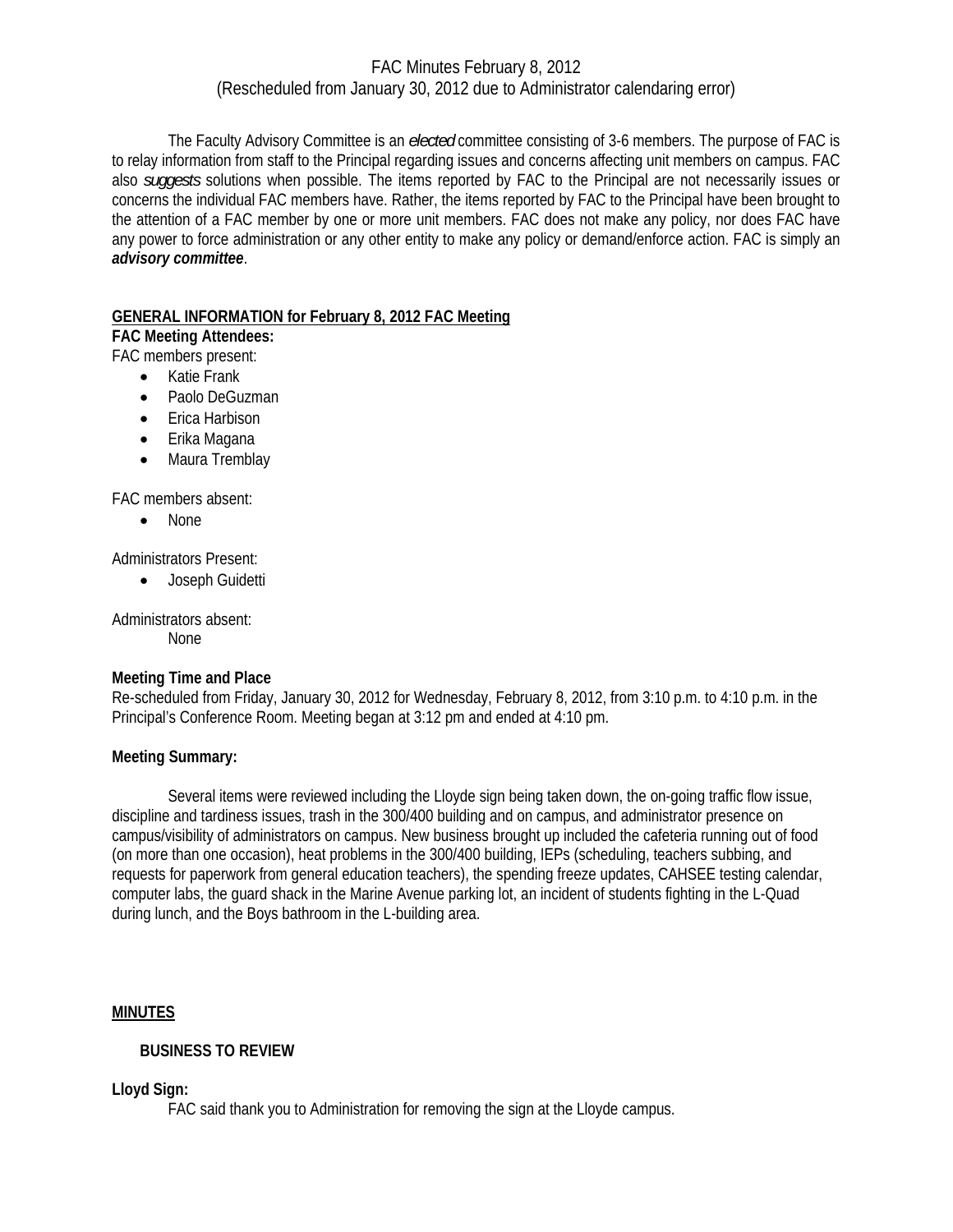### **Follow-Up:**

Another sign will be put up regarding the Marine Avenue exit.

### **Traffic Flow:**

 FAC reported that traffic is not flowing the way it's meant to – there are still issues. FAC also reported the on-going concerns of staff members regarding students on bicycles. FAC suggested a solution of posting security at El Tarasco to help with traffic.

**\*\*\*\*** 

### **Follow-Up:**

J. Guidetti said he is meeting with various people regarding proper signage, getting security out of the booth to assist, etc. J. Guidetti said he still needs to meet with D. Eatmon and S. Thorne regarding this issue. J. Guidetti said S. Torne has been [at El Tarasco] but more to watch kids and potential problems with Lloyde and Lawndale students.

**\*\*\*\*** 

**Discipline:** 

FAC reported that teachers are still not feeling supported by Administration, particularly in removing a disruptive student from a classroom. It was reported to FAC that often disruptive students are sent back to the classroom which makes the teacher feel unsupported. Additionally, FAC reported to J. Guidetti that several teachers have seen comments on Facebook posted by current students regarding "hanging out" and "kicking it" in the Dean's office. FAC wanted Administration to know what perception is being broadcast, especially if that is not the case in the Dean's Office.

### **Follow-Up:**

J. Guidetti said they discussed these things in the Administrator's meeting. J. Guidetti said having only one dean is not as effective as having two deans, and he's (Guidetti) not hearing any complaints from teachers. J. Guidetti asked that teachers only send students to the Dean's office for serious disruptions/discipline issues, not for things like not having a pencil. J. Guidetti said he's not as involved in discipline this year. J. Guidetti knows teachers don't want to come forward with names, but that would be helpful to him. J. Guidetti said he will pass on this information to R. Lohman, and he (Guidetti) will look into Facebook posts.

# **Tardiness:**

 FAC reported that teachers are still confused about the tardy policy, passes to class, tardy sweeps, etc., and asked J. Guidetti several questions regarding what systems are in place to electronically flag students who are chronically tardy, especially since they are supposed to be recorded electronically in PowerSchool. FAC also asked J. Guidetti to define "excessive tardy."

**\*\*\*\*** 

### **Follow-Up:**

J. Guidetti said the Plasco system (hand-held zappers that scan a student's ID card and prints out a pass after the information has been stored electronically) is now up and working; there was a miscommunication regarding when Plasco was supposed to be used; Plasco is supposed to be used throughout the school day rather than just in the morning. Tardy sweeps are coming up. J. Guidetti said he thought there was a board policy addressing excessive tardies that cited a specific number, but he couldn't recall the policy. J. Guidetti asked what FAC means by "excessive tardy." J. Guidetti said the miscommunication regarding Plasco is why excessive tardies aren't being flagged. FAC asked about PowerSchool flags. J. Guidetti said Plasco has the capability and should be used. FAC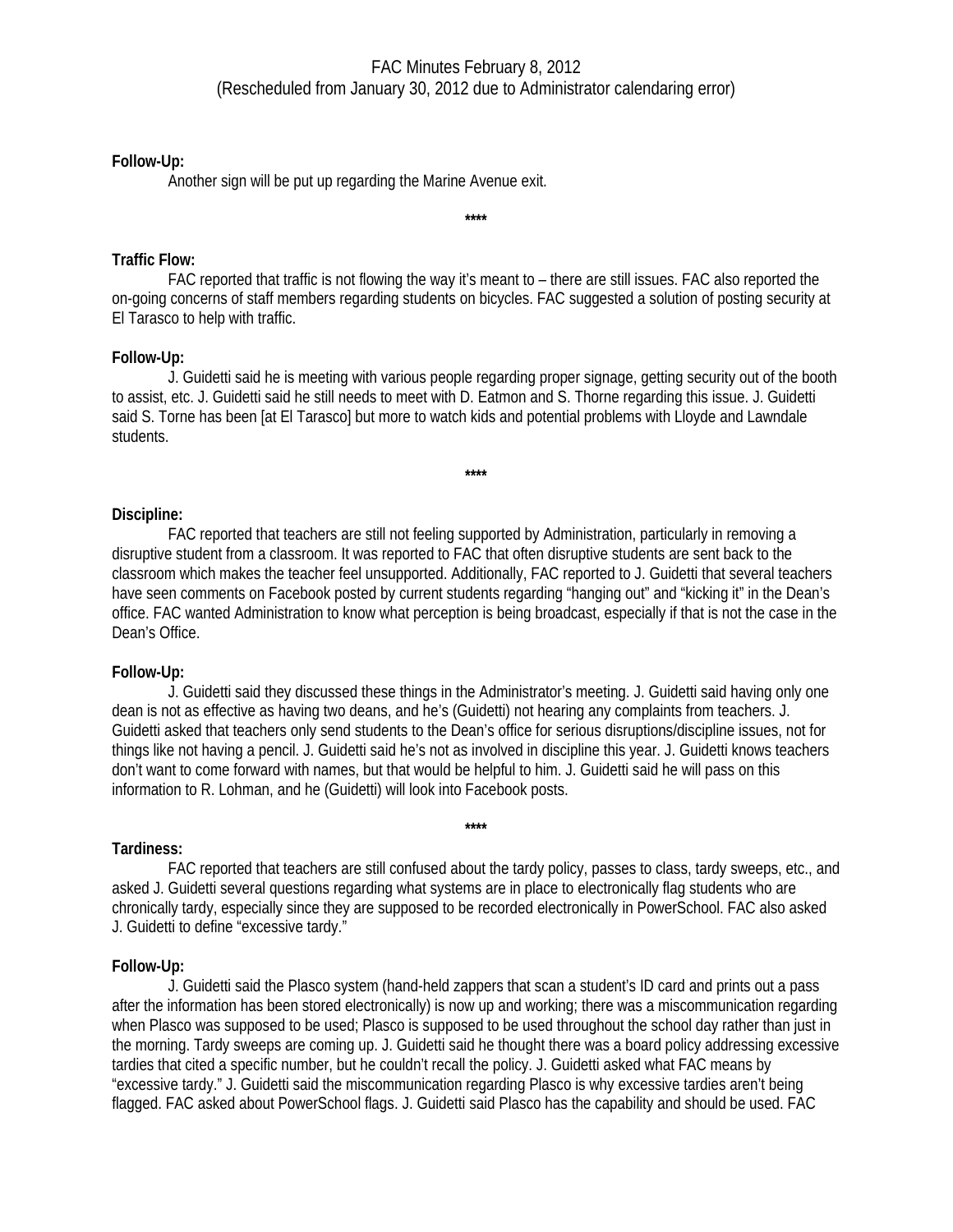said PowerSchool should have something for when students are being marked tardy on PowerSchool. J. Guidetti said he will find out/figure out how to make this happen.

**\*\*\*\*** 

### **Trash in 300/400 building:**

 FAC reported that there is less trash on the stairs and in the halls of the 300/400 building. FAC reported that staff is still generally concerned about campus trash. FAC suggested leaving the trash, though it would not be possible. FAC then suggested removing tables where a lot of trash is usually left after food has been served or closing off areas that have a lot of trash left after food has been served.

### **Follow-Up:**

J. Guidetti said he's been meeting with R. Varee and ASB about cleaning up the campus. J. Guidetti said he has been suggesting having the biggest discipline be trash pick-up, possibly even in-house suspension be all-day campus clean-up.

**\*\*\*\*** 

# **Admin presence on campus:**

FAC asked about Administration's rotation/basic plan for campus presence. FAC reported that there is a perception on campus that Administration is not present, and FAC asked in particular about Administration presence at school events.

### **Follow-Up:**

 J. Guidetti said that only certain leagues require administration presence at games, and EdCode just requires a certificated teacher, or someone cleared by the District Office (such as walk-on coaches), at all times when a child is on campus. J. Guidetti said the requirement of administration is only for home football games. J. Guidetti said between him, R. Varee, and J. Pillar, there will always be someone at all athletic events. J. Guidetti said as far as events go, they (administration) just cover the big events. J. Guidetti didn't know that there was an issue with administration not being present, so if people could be specific it would help him.

# **NEW BUSINESS**

### **Issue #1: Cafeteria running out of food**

FAC reported that the cafeteria ran out of food again (this is a recurring issue). J. Guidetti said it is a Ron Hacker issue. J. Guidetti said if that happens (the cafeteria runs out of food), send the student to him/administration and they will get the student food. FAC reported that it is a repeating issue.

### **Solution:**

 **(**See above about sending hungry students to Administration), and J. Guidetti said he will let R. Hacker know it happened again.

**\*\*\*\*** 

# **Issue #2: Heat problems in the 300/400 building**

 FAC reported that teachers in the bottom classes in the 300/400 building say they are extremely cold due to the heaters not working. Additionally, teachers in the upper classrooms say they are often stiflingly hot due to not being able to control the heater setting in their classrooms.

### **Solution:**

J. Guidetti said he will speak with E. Mirabel about these issues.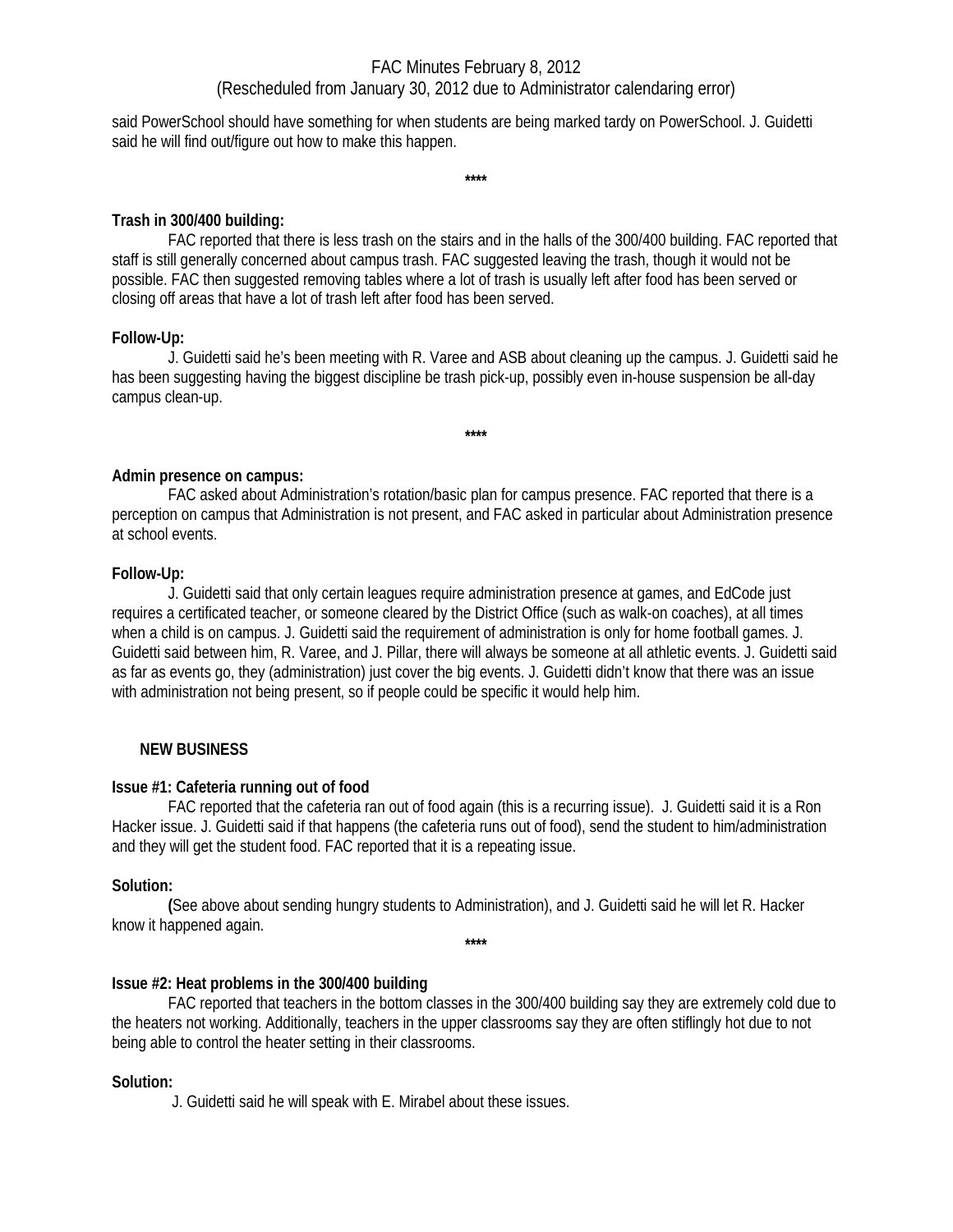\*\*\*

### **Issue #3: IEPs and teachers subbing for them**

 FAC reported that there have been numerous complaints from teachers regarding IEP scheduling, subbing for IEPs, and especially requests for documentation for IEPs. FAC reported that teachers wanted to know how far in advance IEPs were scheduled because they seem to be last-minute. Further, FAC reported that general education teachers are reporting that they are not notified in enough time of upcoming IEPs should they wish to attend. FAC reported that teachers were wondering what the process is. FAC relayed the question of payment for a teacher who subs another teacher attending an IEP. FAC also reported that many teachers are upset that they are being asked for information for an IEP the afternoon before a scheduled morning IEP, and they are being told they must return the completed paperwork before the IEP meeting. FAC reported that teachers are upset that they are being asked for information last-minute that takes a bit of time to complete adequately.

### **Solution:**

 J. Guidetti said B. Chavez (Special Education Secretary) knows when all the IEPs need to be, so there is no "last minute" scheduling. J. Guidetti said he told B. Chavez the IEPs need to be scheduled during Special Education teacher's prep periods, and do not pull regular education teachers out of class. J. Guidetti said regarding teacher pay that payment is the whole period for subbing during an IEP. J. Guidetti said teachers are also supposed to be paid if we attend an IEP during our prep period. J. Guidetti said that if teachers are asked to complete paperwork NOT in a timely fashion, say no and let him know. J. Guidetti said a reasonable amount of time is two weeks prior to the scheduled IEP meeting, except in the event of an emergency (when in doubt, ask J. Waggoner if it's an emergency).

\*\*\*\*

**Issue #4: Spending Freeze**

FAC reported that teachers are wondering what the update is on the spending freeze, and how some conferences are being approved by the board and there is money to pay subs during Focus Walks. FAC reported that teachers are concerned that supplies and essentials cannot be ordered, yet there seems to be money for other things.

### **Solution:**

J. Guidetti said most things that were in effect before the freeze are going through (like Focus Walks and some conferences). J. Guidetti said if we need essentials, email J. Guidetti and he will push them through (like toner, storage for chemicals, etc.). J. Guidetti said at this point the freeze is a slow-down and going through a committee. Department Chairs email J. Guidetti with necessities and he will get them.

**\*\*\*\*** 

# **Issue #5: CAHSEE Testing Calendar**

 FAC reported that teachers were wondering what this year's CAHSEE testing calendar will look like. FAC reported that teachers were concerned administration will follow the same calendar as last year which resulted in complaints of noise during the test and near testing areas, too many students out and about during the test that should have been in their designated classes/areas, and all-around concern that it wasn't the most effective environment last year. FAC reported that many teachers were suggesting a return to the 2009-2010 schedule where 10<sup>th</sup> graders arrived before 8 am to begin the CAHSEE promptly at 8 am, leaving campus at lunch time, and all other grades had a late start and continued until the scheduled end of the school day.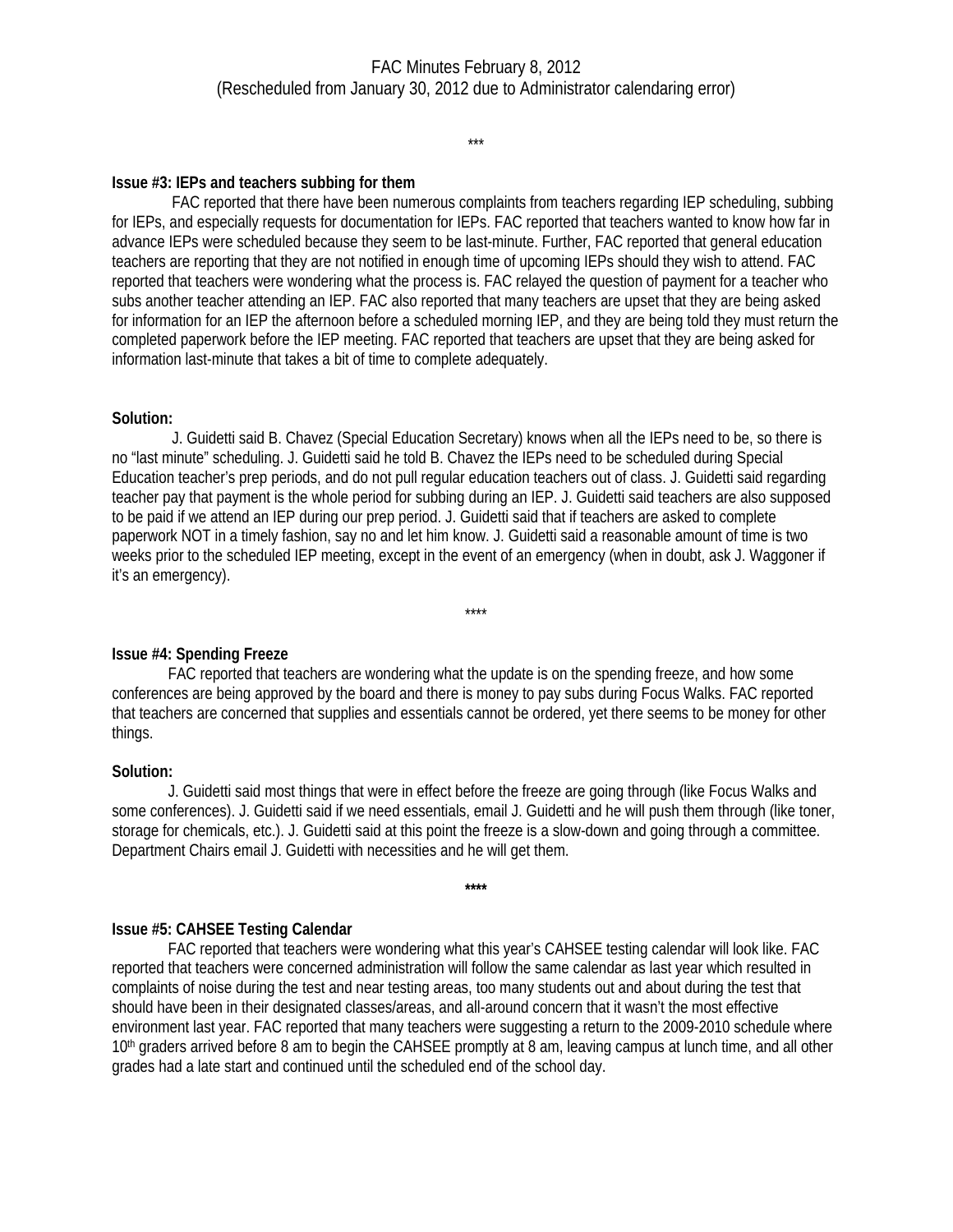#### **Solution:**

J. Guidetti said that administration wanted to return to the 2009-2010 schedule, but when the plan was submitted it was rejected because of the minutes requirements. So, what is going to happen is all  $10<sup>th</sup>$  grade students taking CAHSEE will be in gym for the test with 20 plus proctors including all administrators, counselors, teachers, and some clerical staff. All other classes will continue as usual, but PE will not have access to gym. FAC asked about the possibility of having the CAHSEE test in the L-Buildings and bringing L-Buildings teachers to the other side of campus. J. Guidetti said that option was explored, but because it wouldn't work due to an imbalance ratio among the 10<sup>th</sup> grade teachers and L-Building teachers, it just won't work.

### **Issue #6: Computer Labs**

FAC reported that teachers are confused about location, times, etc. for the computer labs. Further, FAC reported that teachers were asking about lab availability for students as it seems there has been an increased amount of students asking to print things in teacher's rooms.

#### **Solution:**

J. Guidetti said the computer labs are located in 311, T-12, and L-15. J. Guidetti said B. Hall will be stationed in the L-15 lab all day except during lunch on Mondays when she gives lessons for MSA Mentor Monday. FAC asked for clarification on the T-12 "computer lab" since it only has a couple of computers and a Mac cart that sits in a corner, and is set up like a classroom with students desks, not like a computer lab. J. Guidetti said he will look into it.

**\*\*\*\*** 

#### **Issue #7: Guard Shack**

FAC reported that there is no telephone or electricity in the guard shack in the Marine Avenue entrance parking lot.

#### **Solution:**

J. Guidetti said for everyone to forget about the booth – there are too many issues that still need to be resolved with it, and to keep using the "Bat Phone" for emergencies. **The "Bat Phone" extension is 7200.** 

**\*\*\*\*** 

### **Issue #8: Students Fighting**

FAC reported that there was an incident in the L-Building Quad where a group of male students wearing Cardinal Baseball caps were choking and hitting each other during lunch. Security was called and requested by the teacher who called them to take the students to the Dean's Office, but when the reporting teacher called to see if the students were taken there, it was learned the students never made it to the dean's office presumably because security never escorted them there..

#### **Solution:**

J. Guidetti said he will ask Dean Lohman about this.

**\*\*\*\*** 

### **Issue #9: L-Building Boys Bathroom**

FAC reported that the Boys bathroom in the L-building area is always closed/locked. FAC asked for clarification of why this is happening.